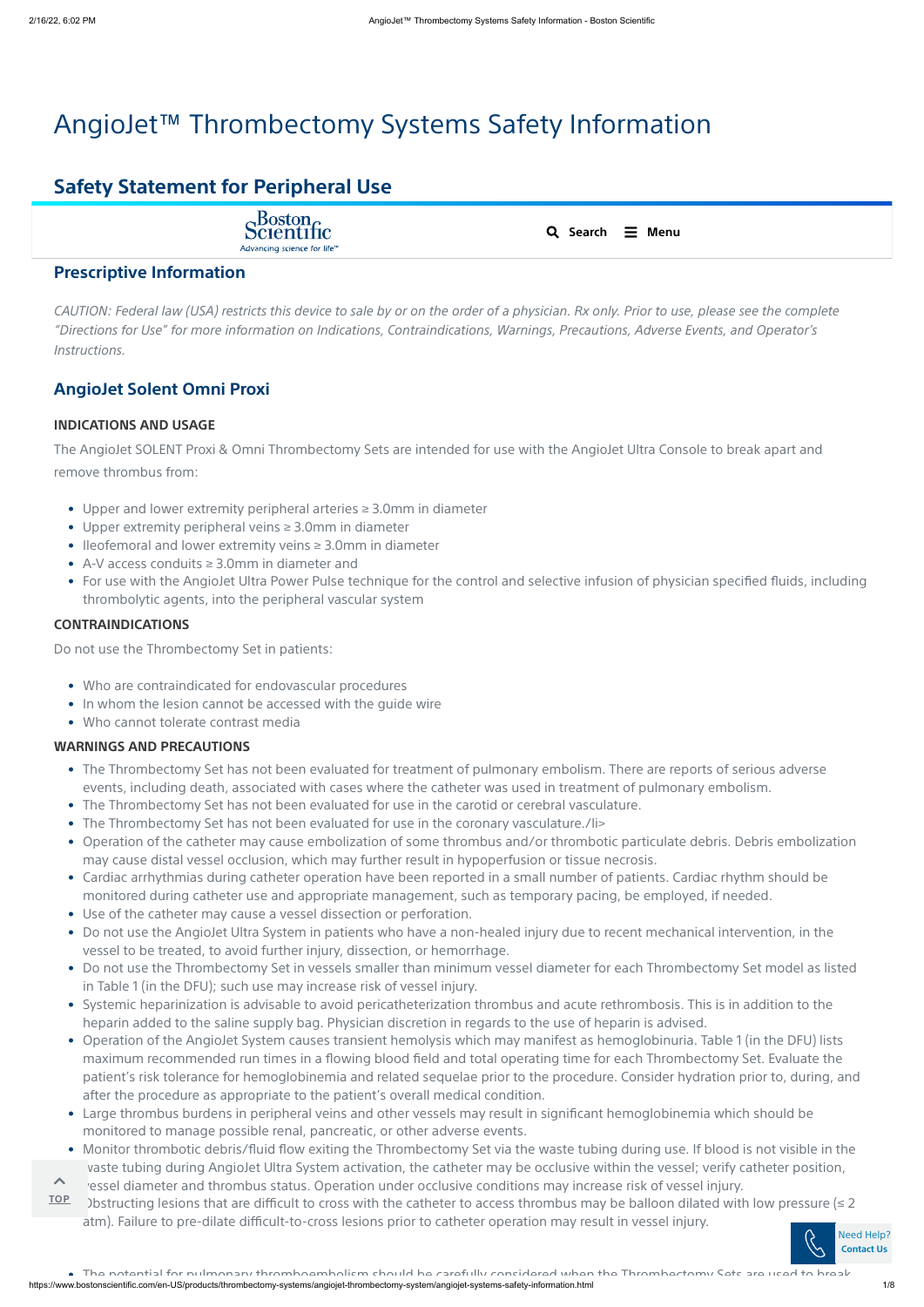https://www.bostonscientific.com/en-US/products/thrombectomy-systems/angiojet-thrombectomy-system/angiojet-systems-safety-information.html 2/8

### **ADVERSE EVENTS**

Potential adverse events which may be associated with use of the AngioJet Ultra Thrombectomy System are similar to those associated with other interventional procedures and include, but are not limited to:

92289691 (A.1)

#### **INDICATIONS AND USAGE**

The AngioJet SOLENT Dista Thrombectomy Set is intended for use with the AngioJet Ultra Console to break apartand remove thrombus from:

- of the potential for pullmonary thromboembolism should be carefully considered when the Thrombectomy Sets are used to break up and remove peripheral venous thrombus.
- Do not retract the guide wire into the catheter during operation. The catheter is not designed to operate without the guide wire in place.
- Use of a J-tip guide wire is not recommended as it is possible for the tip of the guide wire to exit through a side window on the distal end of the catheter.
- If resistance is felt during the advancement of the Thrombectomy Set to lesion site, do not force or torque the catheter excessively as this may result in deformation of tip components and thereby degrade catheter performance.
- Do not pull the catheter against abnormal resistance. If increased resistance is felt when removing the catheter, remove the catheter together with the sheath or guide catheter as a unit to prevent possible tip separation.
- Hand injection of standard contrast medium may be delivered through the thrombectomy catheter via the manifold port stopcock. Follow the steps to remove air from the catheter when delivering fluid through the catheter stopcock.
- Fluids should be injected only under the direction of a physician and all solutions prepared according the manufacturer instructions.
- The Thrombectomy Set waste lumen is rated for 50psi. Delivering a hand injection of contrast medium with excessive force can create injection pressures greater than 50psi, potentially causing leaks in the waste lumen of the catheter.
- Do not use a power injector to deliver contrast medium through the catheter stopcock. Power injectors can deliver pressures greater than 50psi, potentially causing leaks in the waste lumen of the catheter.
- Some fluids, such as contrast agents, can thicken in the catheter lumen and block proper catheter operation if left static too long. The catheter should be operated to clear the fluid within 15 minutes of injection.

- abrupt closure of treated vessel
- acute myocardial infarction
- acute renal failure
- arrhythmia
- bleeding from access site
- cerebrovascular accident
- death
- dissection
- embolization, proximal or distal
- hematoma
- hemolysis
- hemorrhage, requiring transfusion
- hypotension/hypertension
- infection at the access site
- pain
- pancreatitis
- perforation
- pseudoaneurysm
- reactions to contrast medium
- thrombosis/occlusion
- total occlusion of treated vessel
- vascular aneurysm
- vascular spasm
- vessel wall or valve damage

It use the catheter in patients: **TOP**

# **AngioJet Solent Dista**

- Upper and lower extremity peripheral arteries and
- For use with the AngioJet Ultra Power Pulse technique for the control and selective infusion of physician specified fluids, including thrombolytic agents, into the peripheral vascular system. The minimum vessel diameter for each Thrombectomy Set model is listed in Table 1 (in the DFU).

#### **RAINDICATIONS**

#### $\curvearrowright$

- Who are contraindicated for endovascular procedures
- In whom the lesion cannot be accessed with the guide wire
- Who cannot tolerate contrast media

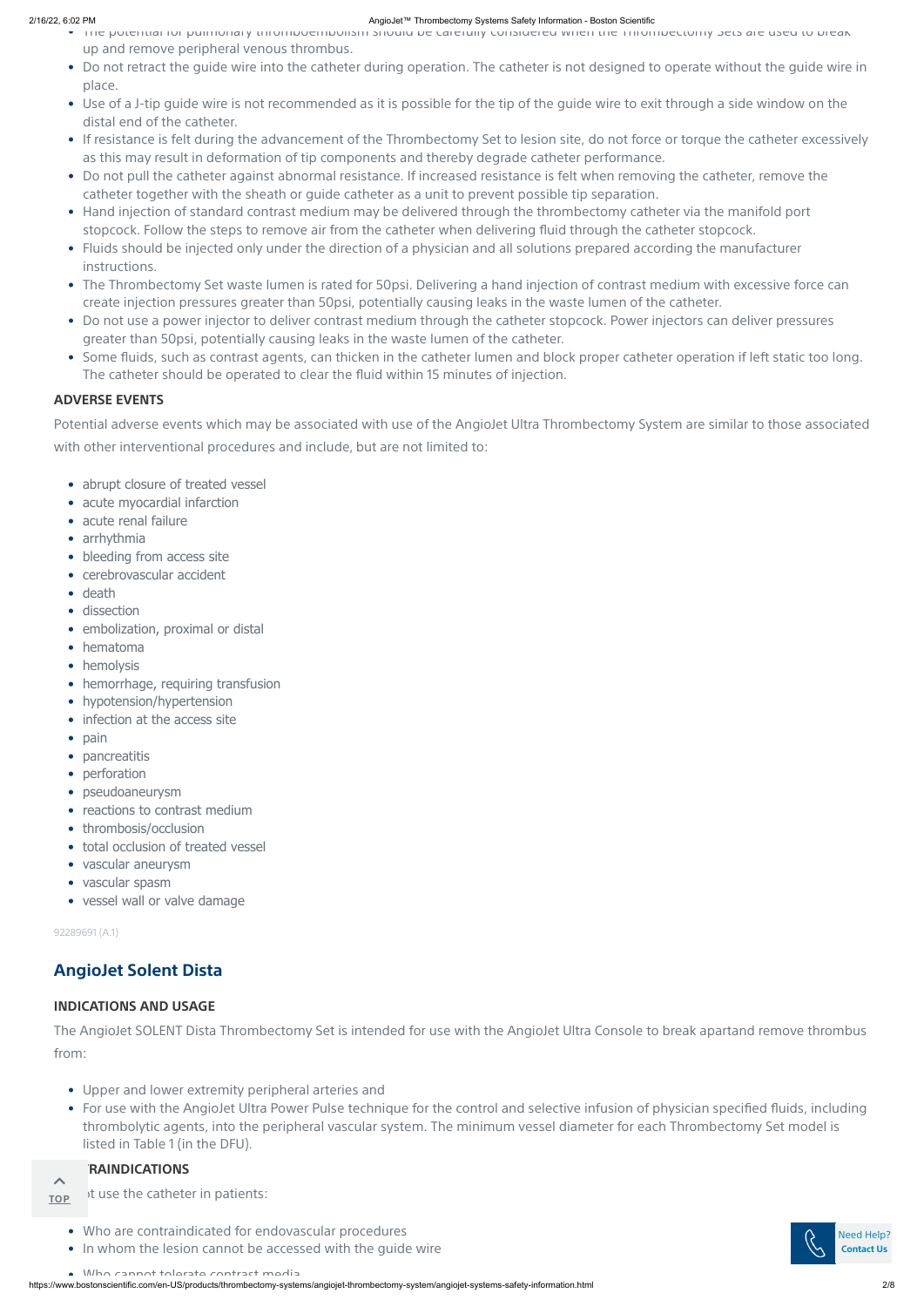# **WARNINGS AND PRECAUTIONS**

### **ADVERSE EVENTS**

Potential adverse events which may be associated with use of the AngioJet Ultra Thrombectomy System are similar to those associated with other interventional procedures and include, but are not limited to:

• Who cannot tolerate contrast media

- abrupt closure of treated vessel
- acute myocardial infarction
- acute renal failure
- arrhythmia
- bleeding from access site
- cerebrovascular accident
- death
- dissection
- embolization, proximal or distal
- hematoma
- hemolysis
- hemorrhage, requiring transfusion
- hypotension/hypertension
- 
- infection at the access site
- pain
- pancreatitis
- perforation
- pseudoaneurysm
- reactions to contrast medium
- thrombosis/occlusion
- total occlusion of treated vessel
- vascular aneurysm

rascular spasm

ressel wall or valve damage  $\blacktriangle$ 

- The Thrombectomy Set has not been evaluated for treatment of pulmonary embolism. There are reports of serious adverse events, including death, associated with cases where the catheter was used in treatment of pulmonary embolism.
- The Thrombectomy Set has not been evaluated for use in the carotid or cerebral vasculature.
- The Thrombectomy Set has not been evaluated for use in the coronary vasculature.
- Operation of the catheter may cause embolization of some thrombus and/or thrombotic particulate debris. Debris embolization may cause distal vessel occlusion, which may further result in hypoperfusion or tissue necrosis.
- Cardiac arrhythmias during catheter operation have been reported in a small number of patients. Cardiac rhythm should be monitored during catheter use and appropriate management, such as temporary pacing, be employed, if needed.
- Use of the catheter may cause a vessel dissection or perforation.
- Do not use the AngioJet Ultra System in patients who have a non-healed injury due to recent mechanical intervention, in the vessel to be treated, to avoid further injury, dissection, or hemorrhage.
- Do not use the Thrombectomy Set in vessels smaller than minimum vessel diameter for each Thrombectomy Set model as listed in Table 1 (in the DFU); such use may increase risk of vessel injury.
- Systemic heparinization is advisable to avoid pericatheterization thrombus and acute rethrombosis. This is in addition to the heparin added to the saline supply bag. Physician discretion with regard to the use of heparin is advised.
- Operation of the AngioJet System causes transient hemolysis which may manifest as hemoglobinuria. Table 1(in the DFU) lists maximum recommended run times in a flowing blood field and total operating time for each Thrombectomy Set. Evaluate the patient's risk tolerance for hemoglobinemia and related sequelae prior to the procedure. Consider hydration prior to, during, and after the procedure as appropriate to the patient's overall medical condition.
- Large thrombus burdens in peripheral veins and other vessels may result in significant hemoglobinemia which should be monitored to manage possible renal, pancreatic, or other adverse events.
- Monitor thrombotic debris/fluid flow exiting the Thrombectomy Set via the waste tubing during use. If blood is not visible in the waste tubing during AngioJet Ultra System activation, the catheter may be occlusive within the vessel; verify catheter position, vessel diameter and thrombus status. Operation under occlusive conditions may increase risk of vessel injury.
- Obstructing lesions that are difficult to cross with the catheter to access thrombus may be balloon dilated with low pressure (≤ 2 atm). Failure to pre-dilate difficult-to-cross lesions prior to catheter operation may result in vessel injury.
- If resistance is felt during the advancement of the Thrombectomy Set to lesion site, do not force or torque the catheter excessively as this may result in deformation of tip components and thereby degrade catheter performance.
- Do not exchange the guide wire. Do not retract the guide wire into the catheter during operation. The guide wire should extend at least 3 cm past the catheter tip at all times. If retraction of the guide wire into the Thrombectomy Set occurs, it may be necessary to remove both the Thrombectomy Set and the guide wire from the patient in order to re-load the catheter over the guide wire.
- Do not pull the catheter against abnormal resistance. If increased resistance is felt when removing the catheter, remove the catheter together with the sheath or guide catheter as a unit to prevent possible tip separation.

# **AngioJet Ultra 5000A Console**



**TOP**

 $.97(A.1)$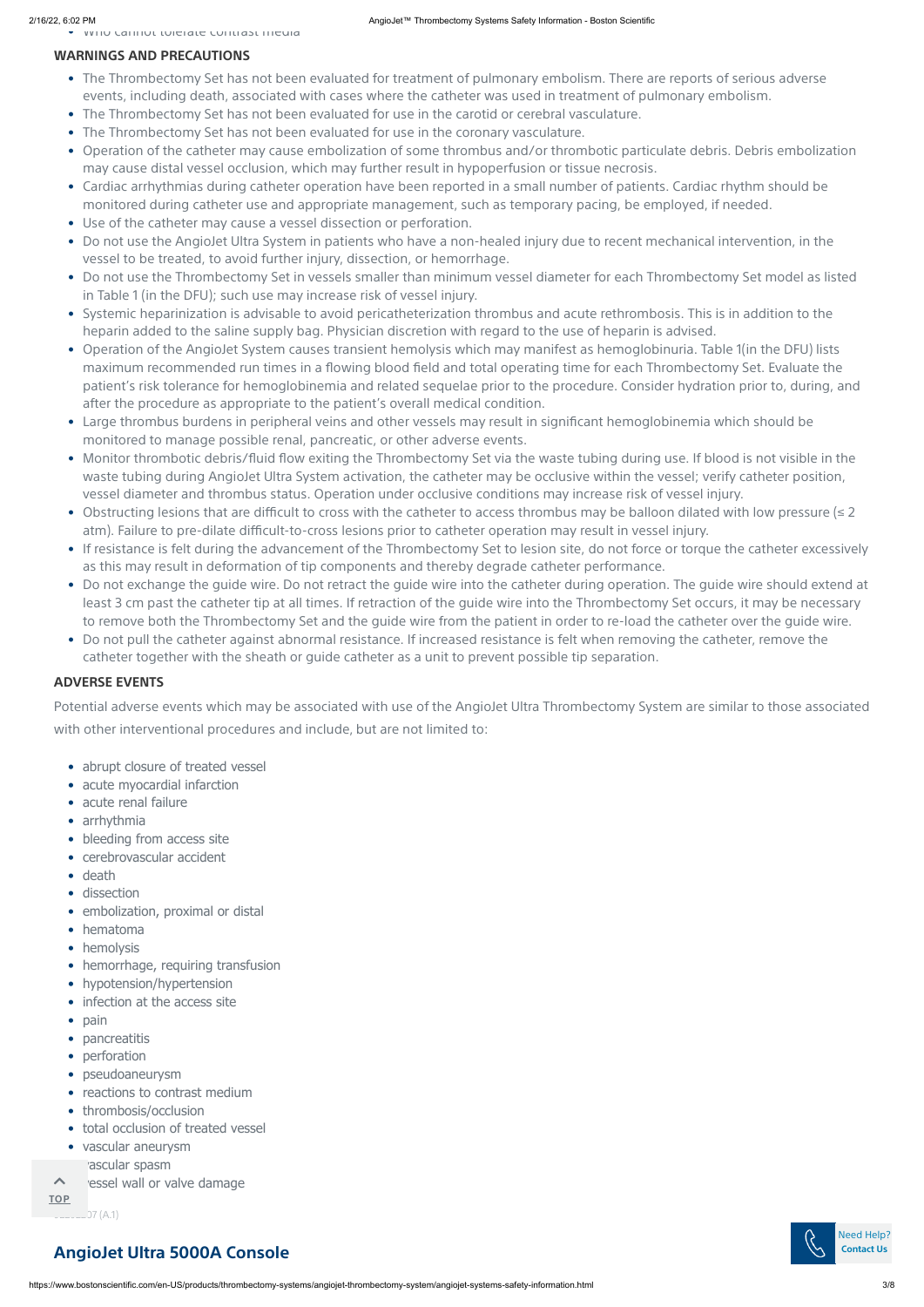#### **INDICATIONS AND USAGE**

The AngioJet Ultra Console is intended for use only in conjunction with an AngioJet Thrombectomy Set. Refer to the individual Thrombectomy Set Directions for Use manual for specific clinical applications.

#### **CONTRAINDICATIONS**

Refer to the individual Thrombectomy Set Directions for Use manual for specific contraindications.

#### **WARNINGS AND PRECAUTIONS**

#### **ADVERSE EVENTS**

Refer to the individual Thrombectomy Set Directions for Use manual for specific observed and/or potential adverse events.

#### 92292210 (B.3)

#### **INDICATIONS AND USAGE**

The ZelanteDVT Thrombectomy Set is intended for use with the AngioJet Ultra Console to break apart and remove thrombus, including deep vein thrombus (DVT), from:

The ZelanteDVT Thrombectomy Set is also intended for use with the AngioJet Ultra Power Pulse**®** technique for the controlled and selective infusion of physician specified fluids, including thrombolytic agents, into the peripheral vascular system.

#### **CONTRAINDICATIONS**

Do not use the catheter in patients:

#### **WARNINGS AND PRECAUTIONS**

The ZelanteDVT Thrombectomy Set has not been evaluated for treatment of pulmonary embolism. There are reports of serious adverse events, including death, associated with cases where other thrombectomy catheters were used during treatment of pulmonary embolism.

• Operation of the catheter may cause e[mbolization](https://www.bostonscientific.com/en-US/customer-service.html) of some thrombus and/or thrombotic particulate debris. Debris embolization may cause distal vessel occlusion, which may further result in hypoperfusion or tissue necrosis. Need Help? **Contact Us**

 $\triangle$ **TOP**

The ZelanteDVT Thrombectomy Set has not been evaluated for use in the carotid or cerebral vasculature. The ZelanteDVT Thrombectomy Set has not been evaluated for use in the coronary vasculature.

https://www.bostonscientific.com/en-US/products/thrombectomy-systems/angiojet-thrombectomy-system/angiojet-systems-safety-information.html 4/8 • Cardiac arrhythmias during catheter operation have been reported in a small number of patients Cardiac rhythm should be

- Equipment not suitable for use in the presence of flammable anesthetic mixture with air or with oxygen or nitrous oxide.
- To avoid the risk of electric shock, this equipment must only be connected to a supply mains with protective earth.
- Refer to the individual Ultra Thrombectomy Set Directions for Use manual for specific warnings and precautions.
- Refer to individual Thrombectomy Set Directions for Use manual for specific instructions regarding heparinization of the Thrombectomy Set.
- Do not attempt to bypass any of the Console safety features.
- The AngioJet System should not be used adjacent to or stacked with other equipment, and if adjacent or stacked use is necessary, the Console should be observed to verify normal operation in the configuration in which it will be used.
- Portable RF communications equipment (including peripherals such as antenna cables and external antennas) should be used no closer than 30 cm (12 in) to any part of the AngioJet System, including cables specified by the manufacturer. Otherwise, degradation of the performance of the equipment can result.
- Use of accessories, transducers and cables other than those specified or provided by Boston Scientific could result in increased electromagnetic emissions or decreased electromagnetic immunity of the AngioJet System and result in improper operation.
- The Console contains no user-serviceable parts. Refer service to qualified personnel.
- Removal of outer covers may result in electrical shock.
- Use the AngioJet Ultra Console only with an AngioJet Thrombectomy Set.
- The AngioJet System requires special precautions regarding electromagnetic emissions and immunity and needs to be installed and put into service according to the information included in the *Electronic and Electromagnetic Guidance Section* of the manual.
- This device may cause electromagnetic interference with other devices when in use. Do not place AngioJet System near sensitive equipment when operating.
- Do not move the collection bag during catheter operation as this may cause a waste tubing error.
- Do not reposition or push the Console from any point other than the handle designed for that purpose. A condition of overbalance or tipping may ensue.

### **AngioJet ZelanteDVT Thrombectomy Set**

- Iliofemoral and lower extremity veins ≥ 6.0 mm in diameter and
- Upper extremity peripheral veins ≥ 6.0 mm in diameter.

- Who are contraindicated for endovascular procedures
- Who cannot tolerate contrast media
- In whom the lesion cannot be accessed with the guidewire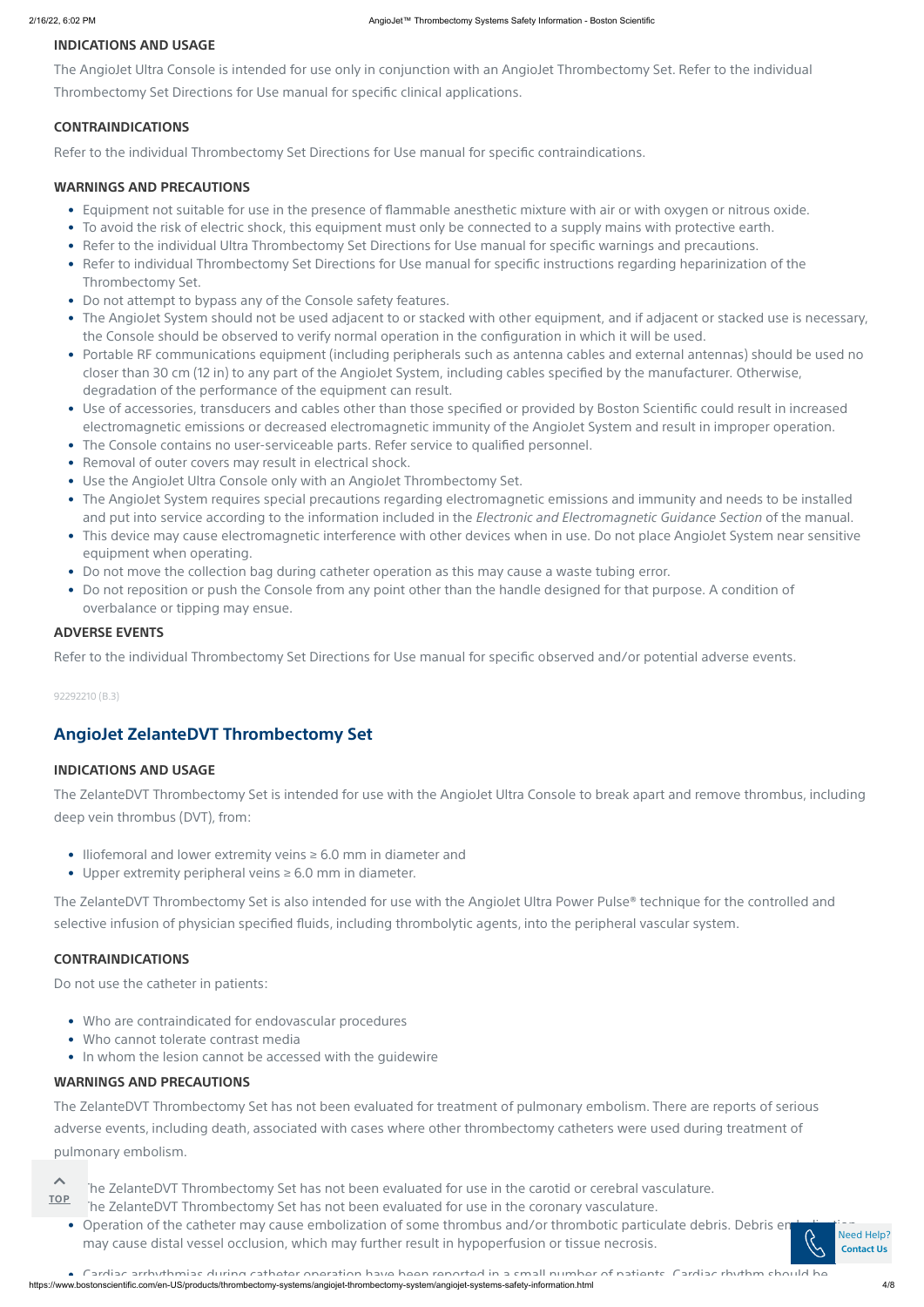#### **ADVERSE EVENTS**

Potential adverse events which may be associated with use of the AngioJet Ultra Thrombectomy System are similar to those associated with other interventional procedures and include, but are not limited to:

91076214 (AB)

### **INTENDED USE/INDICATIONS FOR USE**

The ZelanteDVT Thrombectomy System, which includes the ZelanteDVT Thrombectomy Set and the ClotHunter Helical Rotation Device, is intended for use with the AngioJet Ultra Console to break apart and remove thrombus,including deep vein thrombus (DVT), from:

The ZelanteDVT Thrombectomy System is also intended for use with the AngioJet Ultra Power Pulse technique for the controlled and selective infusion of physician-specified fluids, including thrombolytic agents, into the peripheral vascular system.

#### **CONTRAINDICATIONS**

Do not use the ZelanteDVT Thrombectomy System in patients:

- Caruiac arrhythmias during catheter operation have been reported in a small number or patients. Caruiac rhythm should be
- monitored during catheter use and appropriate management, such as temporary pacing, be employed, if needed.
- Use of the catheter may cause a vessel dissection or perforation.
- Do not use the AngioJet Ultra System in patients who have a non-healed injury due to recent mechanical intervention, in the vessel to be treated, to avoid further injury, dissection, or hemorrhage.
- Do not use the ZelanteDVT Thrombectomy Set in vessels smaller than minimum vessel diameter as listed in Table 1 of the IFU; such use may increase risk of vessel injury.
- Systemic heparinization is advisable to avoid pericatheterization thrombus and acute rethrombosis. This is in addition to the heparin added to the saline supply bag. Physician discretion with regard to the use of heparin is advised.
- Do not pull the catheter against abnormal resistance. If increased resistance is felt when removing the catheter, remove the catheter together with the sheath as a unit to prevent possible tip separation.
- If resistance is felt during the advancement of the ZelanteDVT Thrombectomy Set to lesion site, do not force or torque the catheter excessively as this may result in deformation of tip components and thereby degrade catheter performance.
- The potential for pulmonary thromboembolism should be carefully considered when the ZelanteDVT Thrombectomy Set is used to break up and remove peripheral venous thrombus.

- abrupt closure of treated vessel
- acute myocardial infarction
- acute renal failure
- bleeding from access site
- cerebrovascular accident
- death
- dissection
- embolization, proximal or distal
- hematoma
- hemolysis
- hemorrhage, requiring transfusion
- hypotension/hypertension
- infection at the access site
- pain
- pancreatitis
- perforation
- pseudoaneurysm
- reactions to contrast medium
- thrombosis/occlusion
- total occlusion of treated vessel
- vascular aneurysm
- vascular spasm
- vessel wall or valve damage

- who are contraindicated for endovascular procedures.
	- h whom the lesion cannot be accessed with the guidewire.
- who cannot tolerate contrast media.  $\blacktriangle$

#### **WINGS TOP**

• The Thrombectomy System has not been evaluated for treatment of pulmonary embolism. There are reports of  $\sim$ adverse events, including death, associated with cases where the catheter was used in treatment of pulmonary



# **ZelanteDVT ClotHunter**

- iliofemoral and lower extremity veins ≥ 6.0 mm in diameter and
- 
- upper extremity peripheral veins ≥ 6.0 mm in diameter.

Need Help? **Contact Us**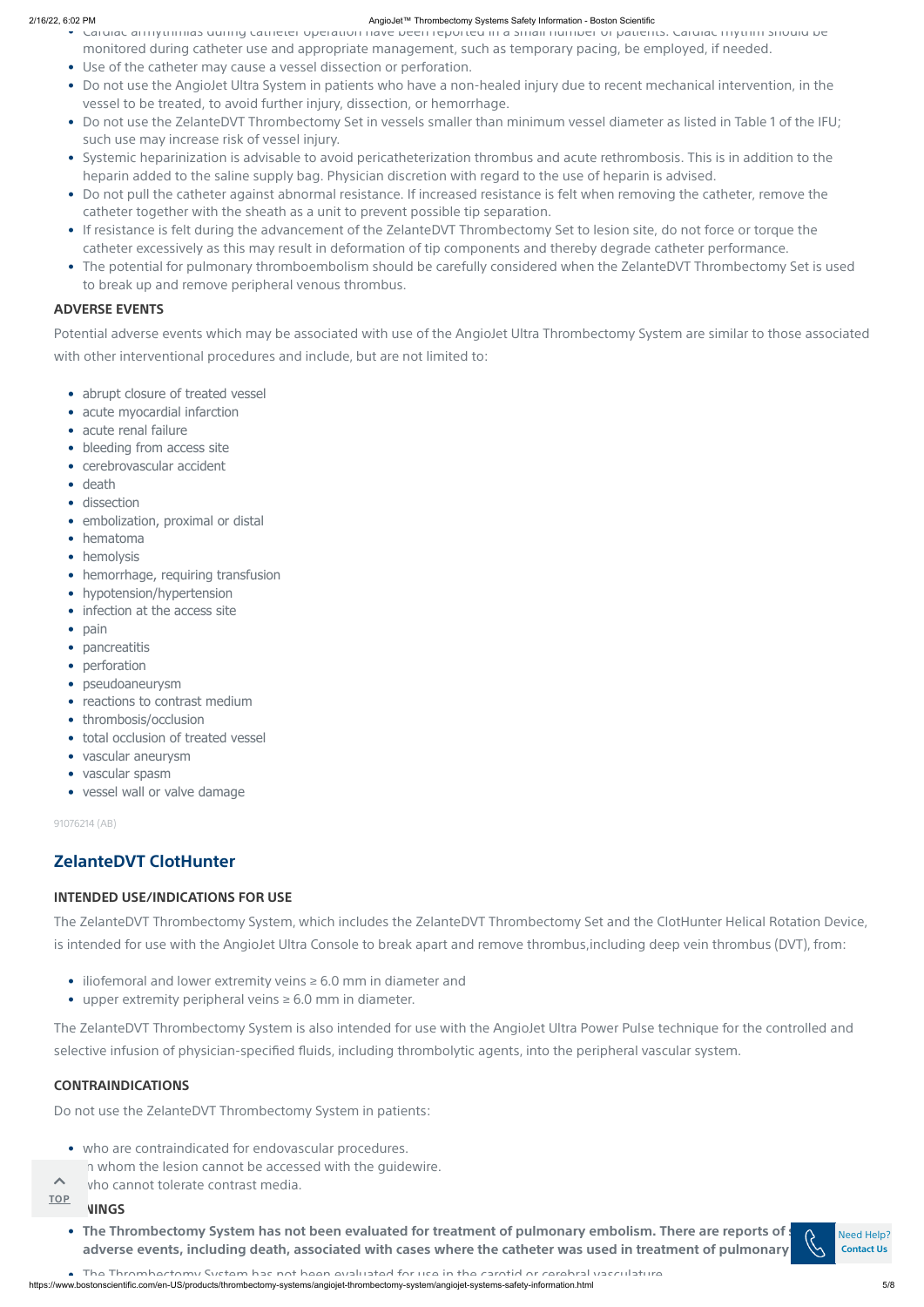#### **PRECAUTIONS**

#### **POTENTIAL ADVERSE EVENTS**

Potential adverse events (in alphabetical order) which may be associated with use of the AngioJet Ultra Thrombectomy System are similar to those associated with other interventional procedures and include, but are not limited to:

#### **INDICATIONS AND USAGE**

The AngioJet Ultra AVX Thrombectomy Set is intended for use with the AngioJet Ultra System in breaking apart and removing thrombus from A-V access conduits ≥ 3.0 mm in diameter.

#### **CONTRAINDICATIONS**

Do not use the Thrombectomy Set in patients:

#### $\blacktriangle$

#### **WARNINGS AND PRECAUTIONS**

• The Thrombectomy System has not been evaluated for use in the carotid or cerebral vasculature

- Allergic reaction (to drug, contrast, device or other)
- Aneurysm
- Arrhythmia
- Bleeding/hemorrhage
- Cerebrovascular accident (CVA), stroke, transient ischemic attack (TIA)
- Death
- Embolism (air, plaque, thrombus, device or other)
- Hematoma
- Hemolysis
- Hypotension/hypertension
- Infection/sepsis
- Myocardial infarction
- Need for urgent intervention or surgery
- Pain
- Pancreatitis
- Renal insufficiency/failure
- Thrombus/thrombosis
- Vasospasm
- Vessel injury (perforation, trauma, rupture, dissection, pseudoaneurysm)
- Vessel occlusion
- The Thrombectomy System has not been evaluated for use in the coronary vasculature.
- The Thrombectomy System has not been evaluated for use in the pediatric populations.
- Operation of the catheter may cause embolization of some thrombus and/or thrombotic particulate debris. Debris embolization may cause distal vessel occlusion, which may further result in hypoperfusion or tissue necrosis.
- Cardiac arrhythmias during catheter operation have been reported in a small number of patients. Cardiac rhythm should be monitored during catheter use and appropriate management, such as temporary pacing, can be employed, if needed.
- Do not use the AngioJet™ Ultra System in patients who have an injury in the target vessel to avoid further vessel injury or hemorrhage.
- Do not use the Thrombectomy System in vessels smaller than minimum vessel diameter as listed in Table 1 (in the eIFU); such use may increase risk of vessel injury.
- In addition to the heparin added to the saline supply bag systemic heparinization is advisable to avoid pericatheter thrombus and acute rethrombosis.
- Use of the Thrombectomy Set in peripheral vessels may result in significant hemolysis which should be monitored to manage possible renal, pancreatic, or other adverse events. Excessive hemolysis may require additional intervention such as blood transfusion, dialysis. Table 1 (in the eIFU) lists maximum recommended run times in a flowing blood field and total operating time for each Thrombectomy Set. Evaluate the patient's risk tolerance for hemolysis and related sequelae prior to the procedure. Consider hydration prior to, during, and after the procedure as appropriate to the patient's overall medical condition.
- Obstructed lesions that are difficult to cross with the catheter may be predilated with low pressure (≤ 2 atm). Failure to predilate difficult-to-cross lesions prior to catheter operation may result in vessel injury.
- The potential for pulmonary thromboembolism should be carefully considered when the Thrombectomy Set is used to break up and remove peripheral venous thrombus.

- Who are contraindicated for endovascular procedures • In whom the lesion cannot be accessed with the guide wire **TOP**
	- Who cannot tolerate contrast media  $\bullet$  Need Help?
- Use the Thrombectomy System only with the AngioJet Ultra Console.
- The Thrombectomy Set waste tubing is rated for 100 psi. Delivering a hand injection of contrast medium with excessive force can create injection pressures greater than 100 psi, potentially causing leaks in the waste tubing of the Thrombectomy Set.

# **AngioJet Ultra AVX Thrombectomy Set**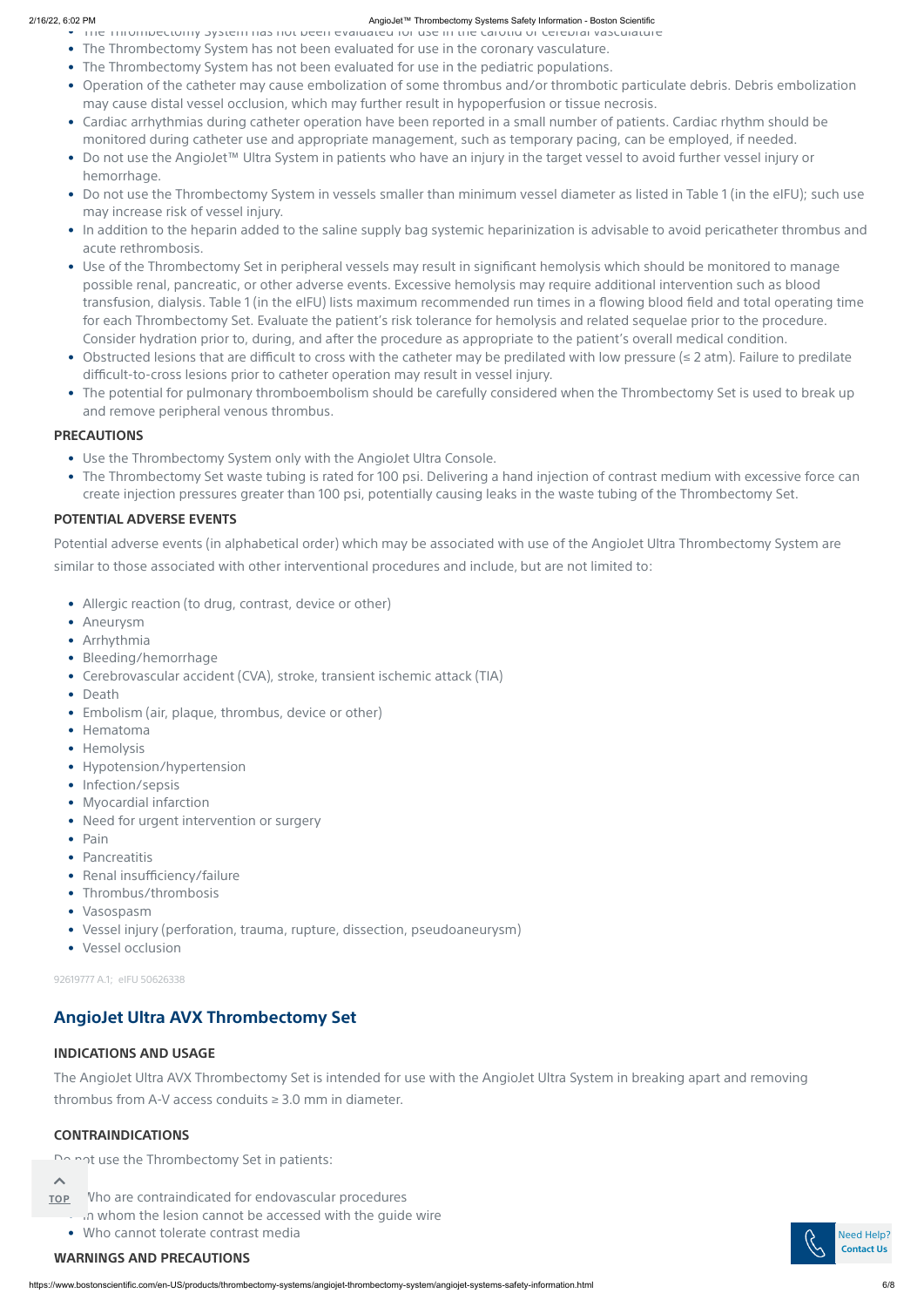https://www.bostonscientific.com/en-US/products/thrombectomy-systems/angiojet-thrombectomy-system/angiojet-systems-safety-information.html 7/8

# **ADVERSE EVENTS**

Potential adverse events which may be associated with use of the AngioJet Ultra Thrombectomy System are similar to those associated with other interventional procedures and include, but are not limited to:

- The Thrombectomy Set has not been evaluated for treatment of pulmonary embolism. There are reports of serious adverse events, including death, associated with cases where the catheter was used in treatment of pulmonary embolism.
- Use the Thrombectomy Set only with the multiple-use AngioJet Ultra Console.
- Operation of the catheter may cause embolization of some thrombus and/or thrombotic particulate debris. Debris embolization may cause distal vessel occlusion, which may further result in hypoperfusion or tissue necrosis.
- Cardiac arrhythmias during catheter operation have been reported in a small number of patients. Cardiac rhythm should be monitored during catheter use and appropriate management, such as temporary pacing, be employed if needed.
- Do not use the AngioJet Ultra System in patients who have a nonhealed injury due to recent mechanical intervention in the vessel to be treated to avoid further injury, dissection, or hemorrhage.
- Do not use the catheter in vessels smaller than 3.0 mm in diameter which may increase risk of vessel injury.
- Obstructing lesions that are difficult to cross with the catheter to access thrombus may be balloon dilated with low pressure (≤ 2 atm). Failure to pre-dilate difficult-to-cross lesions prior to catheter operation may result in vessel injury.
- Systemic heparinization is advisable to avoid pericatheterization thrombus and acute rethrombosis. This is in addition to the heparin added to the saline supply bag.
- Operation of the AngioJet System causes transient hemolysis which may manifest as hemoglobinuria. Table 1 (in the IFU) lists maximum recommended run times in a flowing blood field and total operating time for each Thrombectomy Set. Evaluate the patient's risk tolerance for hemoglobinemia prior to the procedure. Consider hydration prior to, during, and after the procedure as appropriate to the patient's overall medical condition.
- Large thrombus burdens in peripheral veins and other vessels may result in significant hemoglobinemia which should be monitored to manage possible renal, pancreatic or other adverse events.
- The catheter should be operated over a 0.035" guide wire. Attempting to use a larger guide wire will damage the catheter and the guide wire.
- Monitor thrombotic debris/fluid flow exiting the Thrombectomy Set via the waste tubing during use. If blood is not visible in the waste tubing during AngioJet Ultra System activation, the catheter may be occlusive within the vessel; verify catheter position, vessel diameter and thrombus status. Operation under occlusive conditions may increase risk of vessel injury.
- Do not exchange the guide wire. Do not retract the guide wire into the catheter during operation. The guide wire should extend at least 3 cm past the catheter tip at all times. If retraction of the guide wire into the Thrombectomy Set occurs, it may be necessary to remove both the Thrombectomy Set and the guide wire from the patient in order to re-load the catheter over the guide wire
	- If resistance is felt during the advancement of the Thrombectomy Set to lesion site, do not force or torque the catheter excessively as this may result in deformation of tip components and thereby degrade catheter performance.
- Do not pull the catheter against abnormal resistance. If increased resistance is felt when removing the catheter, remove the catheter together with the sheath or guide catheter as a unit to prevent possible tip separation.
- Fluids should be injected only under the direction of a physician and all solutions prepared according the manufacturer instructions.
- The Thrombectomy Set waste lumen is rated for 100 psi. Delivering a hand injection of contrast medium with excessive force can create injection pressures greater than 100 psi, potentially causing leaks in the waste lumen of the catheter.
- Do not use a power injector to deliver contrast medium through the catheter stopcock. Power injectors can deliver pressures greater than 100 psi, potentially causing leaks in the waste lumen of the catheter.
- Some fluids, such as contrast agents, can thicken in the catheter lumen and block proper catheter operation if left static too long. The catheter should be operated to clear the fluid within 15 minutes of injection.

- abrupt closure of treated vessel
- acute myocardial infarction
- acute renal failure
- bleeding from access site
- cerebrovascular accident
- death
- dissection
- embolization, proximal or distal
- hematoma
- hemolysis
- hemorrhage, requiring transfusion
- hypotension/hypertension
- infection at the access site
- pain
- pancreatitis
- perforation
- pseudoaneurysm
- reactions to contrast medium
- hrombosis/occlusion  $\overline{\phantom{a}}$
- otal occlusion of treated vessel • vascular aneurysm **TOP**
	- vascular spasm
	- vessel wall or valve damage

#### 02200*c*02/11